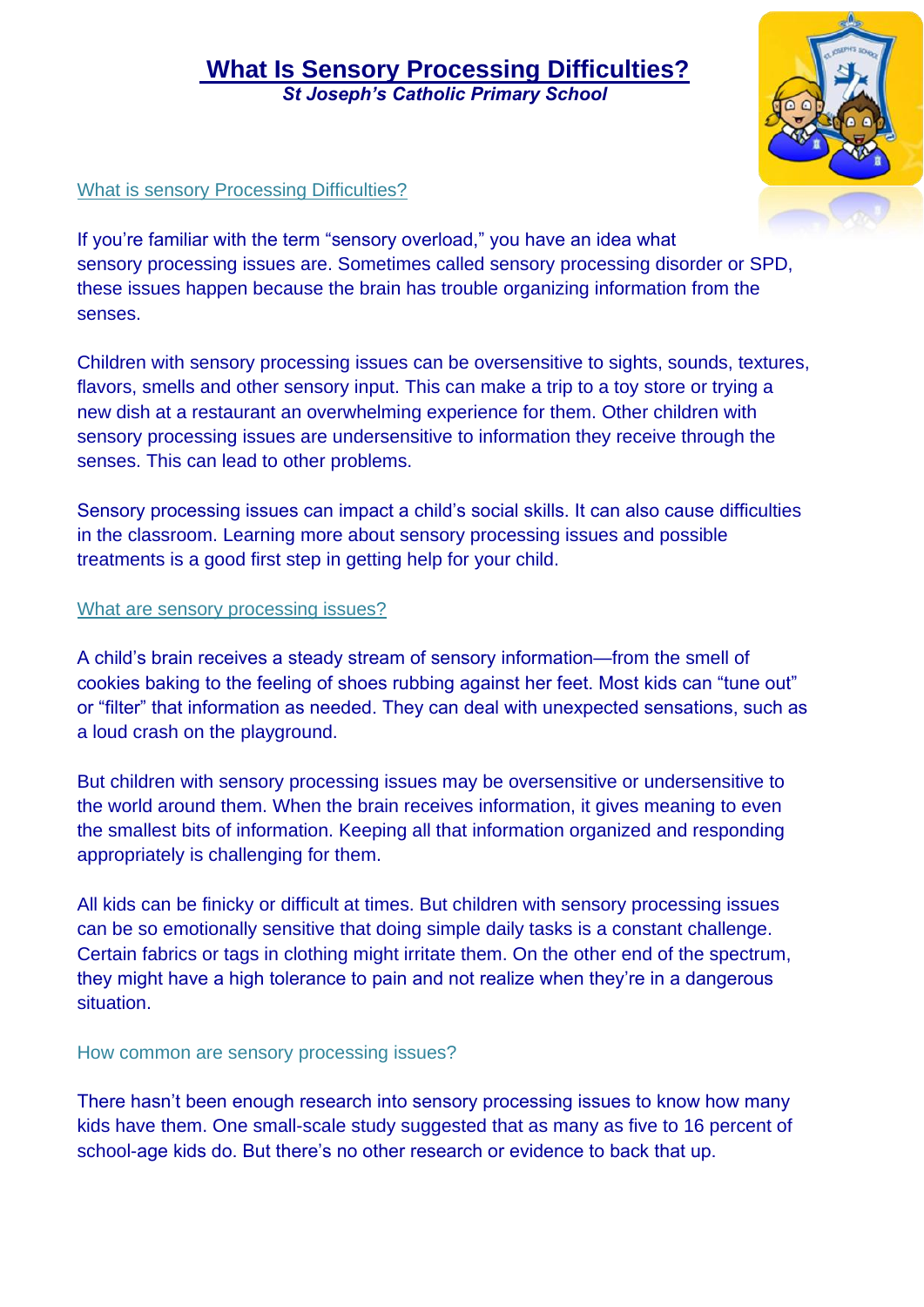What are the symptoms of sensory processing issues?

Symptoms of sensory processing issues can range from mild to severe. Here are some common symptoms:

Hypersensitivity: Hypersensitive (or oversensitive) children may have an extreme response to loud noises or notice sounds that others don't. They may dislike being touched, even by adults they know. They may be fearful in crowds, reluctant to play on playground equipment or worried about their safety (being bumped into or falling)—even when there's no real danger.

Hyposensitivity: Hyposensitive (or undersensitive) children lack sensitivity to their surroundings. They might have a high tolerance for or indifference to pain. They may be "sensory seeking," meaning they have a constant need to touch people or things—even when it's not appropriate.

They may also have trouble with personal space or be clumsy and uncoordinated. They might be constantly on the move and take risks on the playground, accidentally harming other kids when playing.

Some kids with sensory processing issues show signs of both hypersensitivity and hyposensitivity. They may react in one or both of the following ways:

Extreme response to a change in environment: Kids may be fine in familiar settings but have a meltdown in a crowded, noisy store. These meltdowns can be scary for parents and kids, since children who are oversensitive might have trouble stopping once they get started.

Fleeing from stimulation: Children who are undersensitive might run away from something that's too stimulating. Or they might run toward something that will calm them down. For example, they might zip across the playground toward a familiar teacher without paying attention to the other kids they're jostling.

#### What skills are affected by sensory processing issues?

For kids with sensory processing issues, dealing with sensory information can be frustrating and confusing. Here's how it can affect certain skills.

Resistance to change and trouble focusing: It can be a struggle for kids with sensory processing issues to adjust to new surroundings and situations. It can take them a long time to settle into activities. They might feel stressed out when asked to stop what they're doing and start something new.

Problems with motor skills: Kids who are undersensitive to touch may avoid handling objects. This is a problem because playing with and manipulating objects is a crucial part